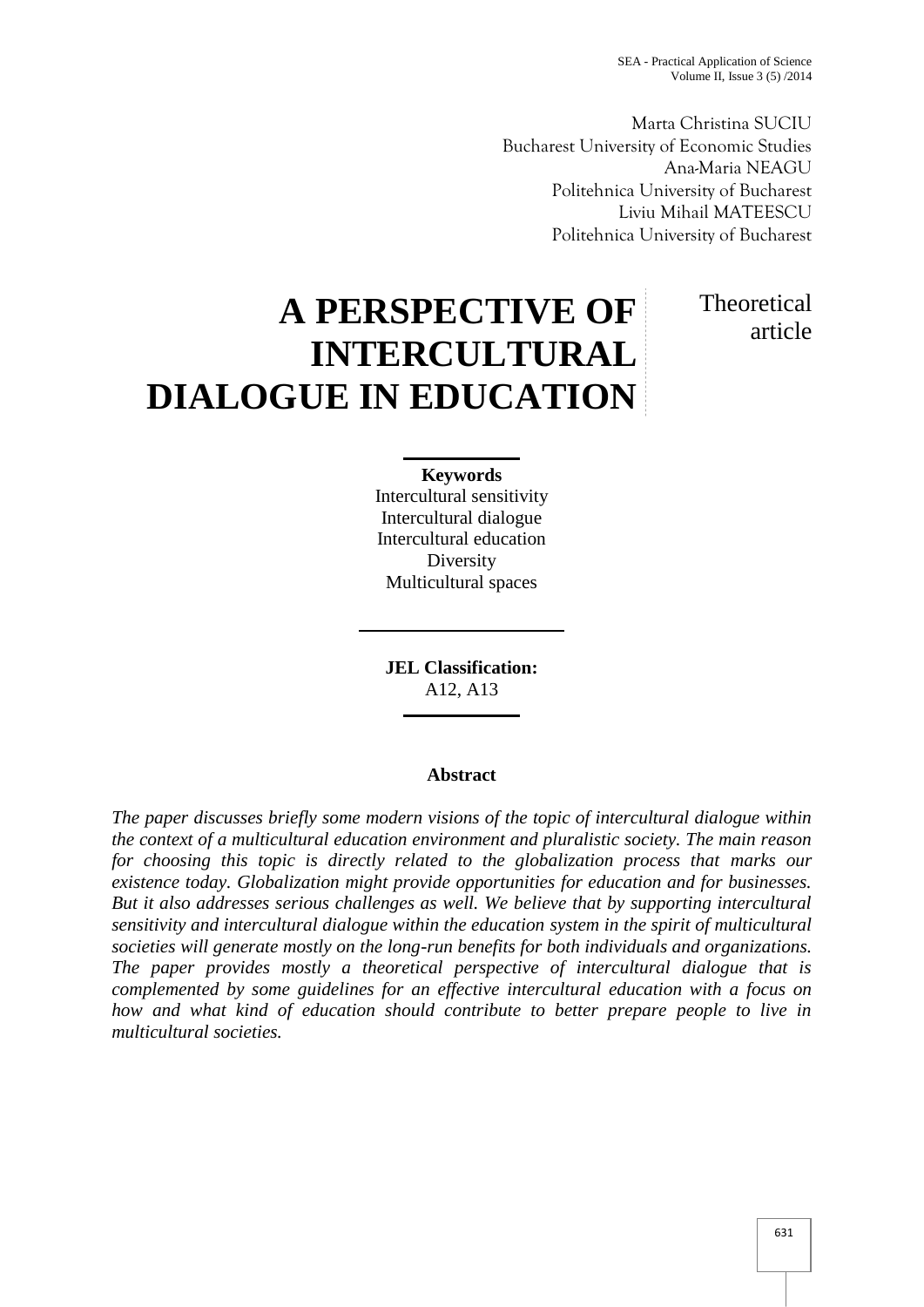#### **1. Brief literature review. A general overview on multicultural, intercultural and pluri cultural terminology**

Today, with the rapid evolution of globalization process, many employees are finding that they have to face customers, suppliers, and other business partners from different cultures. By their nature, these relationships lead to more amplified cross-cultural interactions, during which different cultural norms and values might often create misunderstandings and conflicts. Sooner or later these might contribute to increasing the number of unhappy customers or suppliers, frustrated employees, and even it might contribute to amplifying the risks for decreasing business economic and social performance (Cushner & Brislin, 1996).

Increasing human resources mobility from one place to another implies not only effective labor dislocation but also to integrate those resources according to the national and international context.

Globalization increases both opportunities and challenges for businesses. In the context of a globalized world, economic progress is more and more important but it also is harder to be achieved.

The paper discusses not only the direct and common business strategies in today's world. It is also about the human progress and the wellbeing of people acting within that organization, that are considered from a border perspective including education, health, business, creative industries and so on. An interesting border perspective looks on what today is called the knowledge dynamics with a focus on how can people be better prepared as to face the multicultural-professional challenges. Multicultural challenges are looking for how people are facing more diverse situations. Management of diversity takes into account a variety of issues such as: race, religion, language, gender, age and so on.

Multiculturality serves as a purpose for defending diversity and plurality that characterize a modern society.

Terms like multicultural, pluricultural and intercultural are used sometime like expressing the same thing. But they are not. They have the same semantic root but express different things.

Multicultural and pluricultural ones look for the presence of two or more cultures within the same society. Those terms certify the co-existence of different things: principles, values, aspirations, myths and beliefs that shape everyday life in a different way.

The term intercultural indicates action and communication between individuals, groups and institutions belonging to different cultures. It is something that goes far beyond the simple co existence of multiple cultures. It looks for the relationships between relatively equal cultures (seen not as dominated and dominant) who freely

seek to meet, know and understand each other better for a political project on long term.

The polycentric vision and the multilingvism look not just for the use and dissemination of working languages of European Union but also for a strategy that promotes regional intercultural dialogue within Europe.

Such a strategy will encourage citizens from all the European countries to keep their national identity and culture.

Intercultural dialogue has no common definition but it is mostly identified with: cohabitation, connections and relationships between several cultures within a society where people need to feel well represented.

Nowadays multicultural societies represent a phenomenon caused by the geographical mobility and movement of individuals in the era of globalization. Transforming common multicultural cohabitation spaces into authentic multicultural society depends mostly on three variables:

- tolerance and the way that culture is valued and appreciated by the host society;
- orientation towards a full integration of minorities in the host societies cohabitation spaces or to preserve their cultural specificities
- number of minorities and their proportion within the majority

Adapting and benefiting from intercultural component could be realized through some integration policies and specific measures that encourage intercultural interaction between the new comers and the residents.

In order to make the interculturalism effective there are required at least the following conditions within the society:

- explicit recognition of the existence of diverse cultures and the right of these cultures to express in a cultural different way;
- to identify the types of relationships and exchanges between individuals, groups, and institutions corresponding to the cohabitation cultures;
- adopting common standards that allow exchange;
- facilitation for the minority groups to help them to get the technical means for communication and negotiation so they can assert themselves as groups and resist to cultural assimilation. The cohabitation spaces might be seen also as a social sphere where they can manage to benefit on the local solidarity and creativity.

The intercultural term is one of the most debated topic in modern societies. Some authors believe that interculturality should be a subject of interest for economy, human resource management or education; others believe that is a matter of language communication and acquisition of civic knowledge.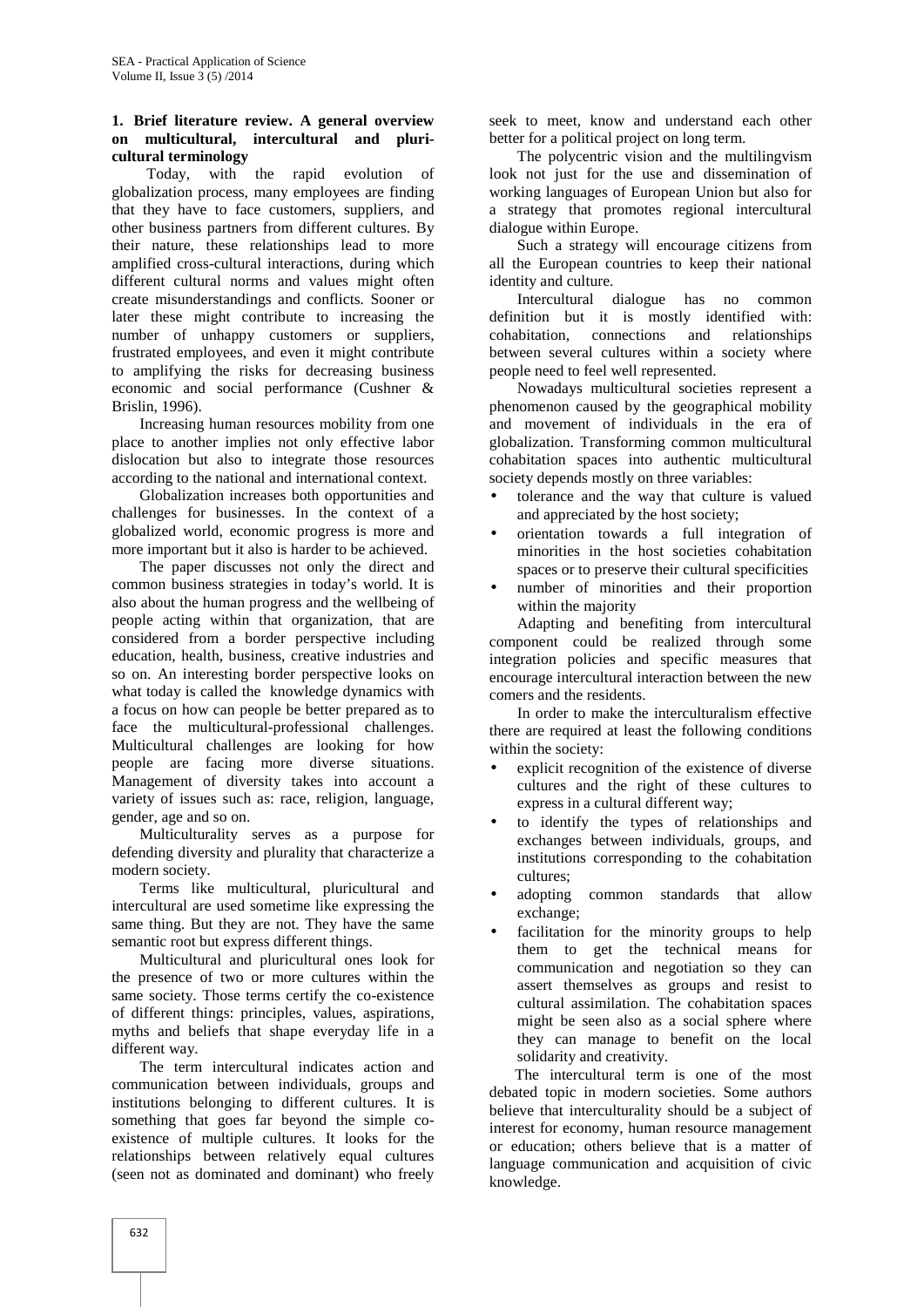S. Rathje (2006) considers that: ["opinions regarding the purpose of intercultural competence range from economically oriented applications that emphasize efficiency to more academic or education-based perspectives that emphasize human development"].

Other authors believe that intercultural competences are key factors of a long-run sustainable competitive advantage represented by the productivity growth that might be achieved through intercultural interactions.

Intercultural interactions mediated by economic transactions, global negotiation or cost effectiveness analysis make more clear why this topic becomes of real interest today.

Looking from this point of view intercultural competence as an instrument could be also a means to success. Thomas (2003) shares this perspective; he defines intercultural competence as the ability ["to (help) shape the process of intercultural interaction in a way that avoids or contextualizes misunderstandings, while creating opportunities for cooperative problem solving in a way that is acceptable and productive for all involved"] (141).

Schonhuth (2005) summarizes similar definitions of intercultural competence as the ability ["within an intercultural context to establish contact in an appropriate way and to establish conditions that are acceptable for the free expression and effective exchange of all involved"].

The way we might make sense of interculturalism is also expressed by D. Coulby (2006) ["Interculturalism is a theme, probably the major theme, which needs to inform the teaching and learning of all subjects. It is as important in medicine as in civics, in mathematics as in language teaching. Similarly, it is just as vital at university as it is in the kindergarten."]

Ethical principles, as well as all other forms of culture, are humanly produced and culturally transmitted mostly through education.

By engaging in intercultural contact with different cultures, we gain a relatively more objective view than if we only lived and promoted our own culture. The same process can work in reverse: people from other cultures may learn from our experiences and in the dialogue process different traditions and beliefs are likely to be adopted or assimilated.

Bleszynska K. M. 2008 says that:["New objectives and research areas have emerged, prioritizing the issues of a global society, cultural hybridization, trans-nationalism, borderland and cultural contacts, intercultural conflicts and the responsibility of educational systems for peaceful coexistence, integration and the development of social capital in post-modern multicultural societies"]. High productivity, successful

collaboration, innovation depend more and more on well culturally prepared individuals.

### **2. Intercultural dialogue and education**

Starting from the premise that schools are dedicated to everyone we have to answer sometime complex questions like: how can educational systems face democratic pluralism?; how can we react to the different behavior of people having a different cultures background?; how can school in the end try to support and manage diversity?

Why do we need intercultural education? Because school is a key place for both professional and personal development of each individual.

Education has to prepare human resources to understand and to live better within pluralistic societies that have to face new life stiles and different cultural models. Our society is more pluralistic and needs a new dimension -education for solidarity.

Universities curricula have to prepare students not just professionally but also from the point of view of facing a more pluralistic society.

In order to fulfill this objective schools have to manage diversity with everything that diversity means based on the use of the tools that diversity offers.

Intercultural competences and intercultural dialogue request also an international co-operation in education, especially in the higher education system.

To promote a constructive intercultural dialogue within an university it is essential to perform successfully mostly from the long-run perspective. Universities that function within a multicultural framework should promote "cultural respect" for all people involved in intercultural communication, regardless of their origins and cultural choices. Intercultural competence and intercultural effectiveness are becoming of crucial importance today.

We have to understand that diversity is a key issue both for our century but mostly for the future. Having the ability to interconnect, work and live in multicultural spaces helps us to understand, behave and act in a more responsible way. The reality showed us that just having professional knowledge today it is not enough.

Labor market doesn't only ask for well skilled professionals but also for developing other abilities that are not directly related to common knowledge acquisition but mostly to personal and interpersonal development.

Mitigating the intercultural competences today it is a must and not an option. The capacity of success for leaders and organizations depends on the development of what is called intercultural competences. Essentially intercultural competences refer to the ability of recognizing individual and organizational cultural differences among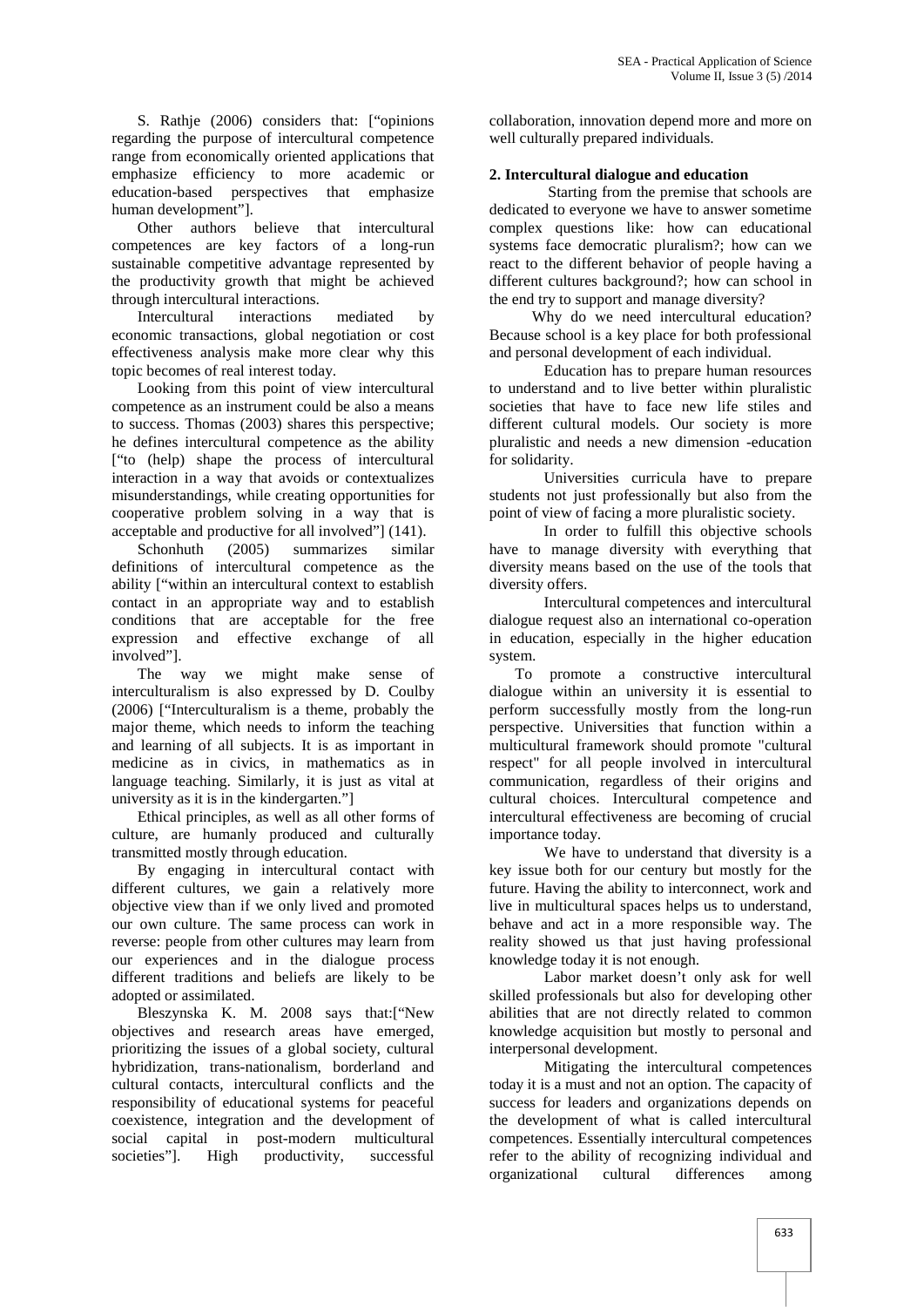employees at all levels. Intercultural competences encourage employees to maximize their contributions within diverse groups and create a framework for global collaboration that facilitates exchange of knowledge.

These considerations go beyond the traditional nomenclature of "diversity" (race, ethnicity, sex , sexual orientation , age, etc. ) and include also tradition, religion and values.

Why is this competency so important today and for the future? First because companies that promote intercultural competences will have an advantage in recruiting and keeping the most performing human resources. People that are well prepared want to work for strong companies which provide development opportunities, interesting challenges and a positive work environment.

The topic of this paper is related to a new dynamics of human resources. Our paper promotes the idea that a new category of knowledge and skills are more and more necessary for all of us.

Clarke V (2009) underlines that most effective organizations will be those which develop intercultural competences. Companies that encourage this trend on interculturality have the possibility of effective resource movement, people and ideas all over the world. Gorski P (2008) discusses the deficit theory, inequalities are not resulting from differences in power and access but ethics and cultural deficit for certain groups of people. The author underlines the necessity of an intercultural education rather than a multicultural one. A multicultural education is, in his opinion, more rigid and unspecific for the learning environment.

The need for intercultural competence relates to several aspects. First, we could take into consideration the learning context that had become much more diverse today than before.

Second, the possibility of having foreign colleagues and why not the one that people might think of moving from one country to another along with the available job opportunities and career perspectives.

Third, intercultural competence training is a basic need concerning the external activities of the university.

As a conclusion intercultural abilities become mandatory and have to be gained as early as possible.

Intercultural competence is not something that happens automatically when people from different countries meet in the same institutional frame. In fact, as former studies have already asserted, the 'contact hypothesis' works only under very special conditions (e.g. Allport 1954; Cook 1985; Amir 1969). Intercultural dialogue should happen under a general auspice of openness and understanding of participants. The ideal situation is when it is mediated by prepared professional individuals.

Supposing we start from the hypothesis that anyone can relate and benefit from intercultural interaction we could be wrong. We have seen in the literature that cases of conflict escalade could happen if intercultural knowledge is missing or the nature and particularities of diversity are very different. We could admit in these situations that cultural diversity is intrinsically good but without effective management negative situations could happen.

The study conducted by Hiller G.G, Wozniak M. (2009) reflected that ["an intercultural competent student must be able to move confidently within the steadily alterable contexts, that is, to sense and adjust to changes appropriately effectively: appropriateness and effectiveness"]. A definition of intercultural competence from the instrumental-rational perspective can be found in Deardorff K (2006) approach: ["Intercultural competence is the ability to interact effectively and appropriately in intercultural situations, based on specific attitudes, intercultural knowledge, skills and reflection"].

An intercultural competence has to enable the person to think, feel and act according to the situation they are facing. The presence of intercultural competence enables individuals to correctly evaluate the situation, respond with flexibility and tact and also positively improve their knowledge, skills and experience.

The interculratal issue is extremely complex and many authors reaffirm the idea of specialty courses in curricula that encourage multiculturality and intercultural dialogue.

We consider that intercultural competences are a must in education because they enrich student's knowledge on international cooperation and enable them to adapt faster no matter where the job is, or where and how they decide to live.

Intercultural education provides mostly:

- a far much better understanding of cultures in a global world;
- better communication abilities between different cultures and different people;
- a positive attitude in the context of cultural diversity and greater abilities to participate in social interactions;
- It encourages national identity feeling and respect for diversity.

Scholten C (2009) identifies two important research directions that motivate the existence of a subject on intercultural dialogue in education. The author says from a social point of view that mobility process of human resources affects most universities in their competition for preparing and attracting the best students. From an economic point of view universities must act more and more like organizations so they have to adapt what they offer to what the labor market needs.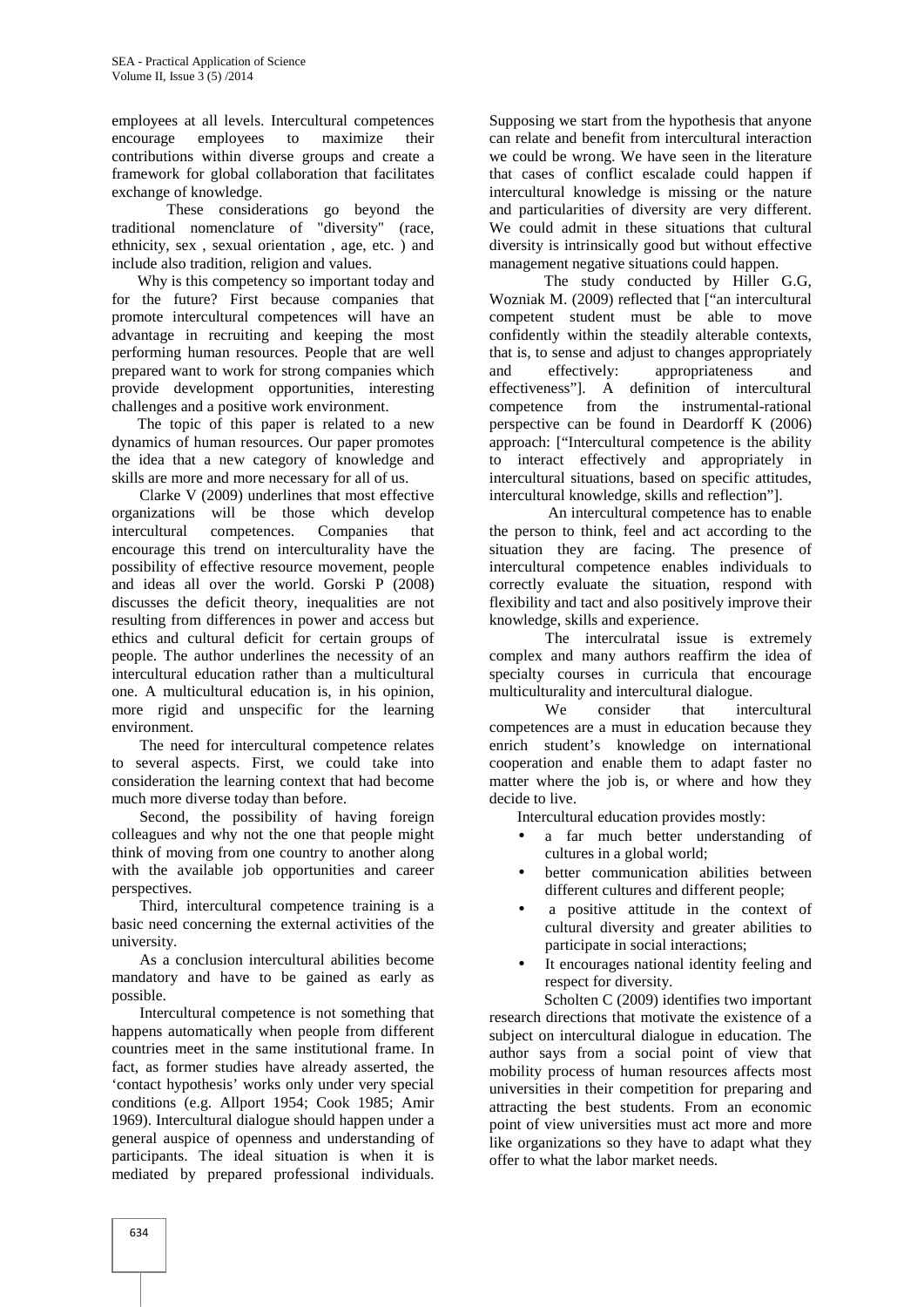RWTH Aachen Univeristy from Germany is one European University that dedicates a special program, for foreign students.

The program is called *Buddies* and offers the possibility of interacting with national students whom provide volunteer guidance for foreigners.

Another example is *Viadrina University* from Germany, university with high degree of international students and a positioning at the border of Germany with Poland.

After analyzing the internal situation and a drop out rate of nearly 50% from foreign students the university decided to take action.

At the beginning the university management didn't see the importance of intercultural competences and promoted a skeptical attitude towards applying real measures. Within a period of two years, a course program was created step-by-step within *the Department of Intercultural Learning* to deal with promoting intercultural competence. Workshops were introduced; content and methods are based on a combination of theoretical input and practical exercises concerning intercultural communication.

Methods used were: cultural simulations, role-playing, critical incidents and case studies, world café. Feedback from participants was collected and positive views and opinions were granted for the workshops.

The workshops for students have been a success and the next step is to prepare employees to deal with intercultural situations.

#### **3. Possible guidelines for intercultural education**

Working in multicultural environments we have to encourage intercultural dialogue. In order to help foster an equality climate between individuals especially in universities we believe that certain measures are necessary in developing intercultural dialogue.

Based on the brief literature review and on some examples of best practices we had identified, we consider, a possible guide for multicultural workspaces that aspire to become intercultural workspaces.

- Start with putting behind our own cultural identity and embrace an open vision of seeing and understanding the world. Riva Ortiz R (2002)
- Embrace diversity will help us to open our mind and to find the common and universal roots of all the people that are interacting. Intercultural dialogue with other cultures makes us to reconsider, rediscover and recover essential components of self culture and values.
- Recognize the differences between individuals and encourage the right to behave freely fighting for what Fernando Savater called "[ globalization of rights] ."
- Avoid discrimination by promoting an equalitarian attitude in classes and in our own life.
- Embrace receptivity between individuals and promote tolerance within and outside university
- Encourage intercultural collaboration in projects that run outside or inside the educational spaces on divers subjects and why not even on intercultural issues
- Make use of examples in presentation of cultural different situations always underling the positive side of diversity and of a competent way to manage the diversity.
- Encourage the liberty to speak freely for all the people assuring openness and a positive climate to exchange opinions. Also grant equal importance for opinions of different individuals.

Tolerance and solidarity can not be implemented without the companionship of other values and attitudes that facilitate application in practice.

#### **Reference list**

#### **Journal article**

- [1]Amir, Y. (1969). Contact hypothesis in ethnic relations. *Psychological Bulletin*, *71*, 319–342
- [2]Bleszynska K. M. (2008) Constructing intercultural education *Intercultural Education Vol. 19, No. 6*, , 537–545,
- [3] Clarke V, (2009), Intercultural Competency: A strategy for the Evolving Global Workforce, available at*http://content.spencerstuart.com/sswebsite/pdf*

*/lib/Intercultural\_competency.pdf*

- [4]Cook, S. W. (1985). Experimenting on social issues: The case of school desegregation. *American*
- *Psychologist, 40*, 452–460.
- [5]Coulby D. (2006) Intercultural education: theory and Practice**,** *Intercultural Education, Vol. 17, No. 3,* , pp. 245–257
- [6] Deardorff, D.K. 2006. Intercultural competence  $-$ The key competence in the 21st century? Theses by the Bertelsmann Stiftung based on the models of intercultural competence by Dr. Darla K. Deardorff. http://www.bertelsmannstiftung.de/bst/de/media/
- xcms\_bst\_dms\_18255\_18256\_2.pdf (accessed May 20, 2008).
- [7] Gorski P., (2008) Good intentions are not enough: a decolonizing intercultural education, *Journal of Intercultural Education, Vol 19, no 6*, pag 518-525
- [8]Hiller G. G., Wo niak M. (2009) Developing an intercultural competence programme at an international cross-border university, *Intercultural Education* Vol. 20, Suppl. Nos. S1–2, S113–124